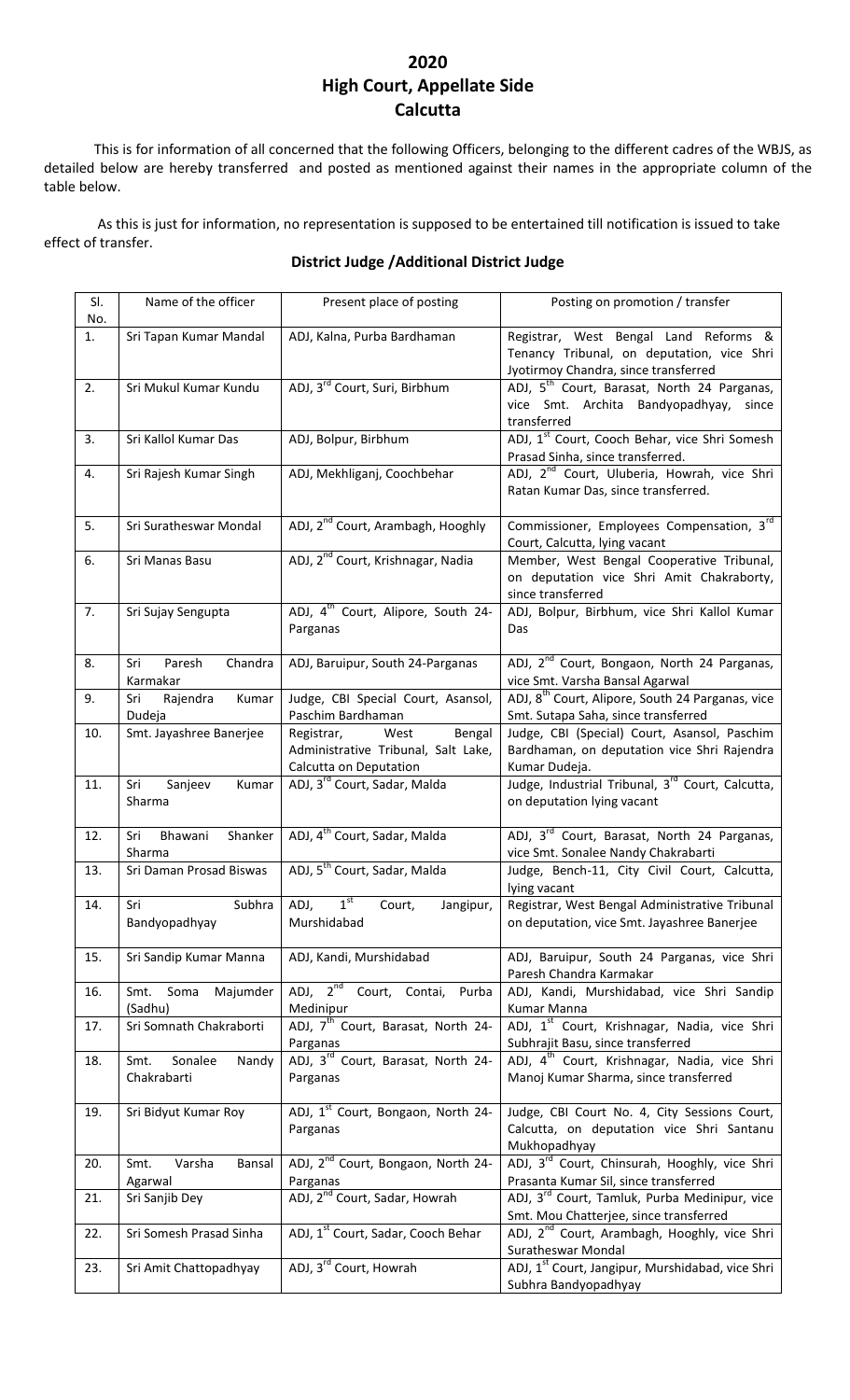| 24. | Shri<br>Santanu<br>Mukhopadhyay  | Judge, CBI Court No. 4, City<br>Sessions Court,<br>Calcutta,<br>on<br>deputation                       | ADJ, 1 <sup>st</sup> Court, Bongaon, North 24 Parganas,<br>vice Shri Bidyut Kumar Roy                                                                                    |
|-----|----------------------------------|--------------------------------------------------------------------------------------------------------|--------------------------------------------------------------------------------------------------------------------------------------------------------------------------|
| 25. | Shri Jibon Kumar Sadhu           | $1^{\text{st}}$<br>ADJ,<br>Lalbagh,<br>Court,<br>Murshidabad                                           | Judge, CBI Court No. 3, City Sessions Court,<br>Calcutta, lying vacant                                                                                                   |
| 26. | Sri Duri Venkat Srinivas         | ADJ, FTC-2, Jangipur, Murshidabad<br>(presently functioning as OSD,<br>Protocol, High Court, Calcutta) | Registrar, Protocol, High Court, Appellate Side,<br>Calcutta, lying vacant                                                                                               |
| 27. | Moumita<br>Smt.<br>Bhattacharya  | ADJ, FTC, Siliguri, Darjeeling                                                                         | ADJ, 2 <sup>nd</sup> Court, Contai, Purba Medinipur, vice<br>Smt. Soma Majumder (Sadhu)                                                                                  |
| 28. | Shri Deepto Ghosh                | ADJ, FTC-1, Purba Bardhaman                                                                            | ADJ, 1 <sup>st</sup> Court, Lalbagh, Murshidabad, vice Shri<br>Jibon Kumar Sadhu                                                                                         |
| 29. | Smt. Modhumita Basu              | ADJ, FTC-4, Nadia, Krishnanagar                                                                        | ADJ, 3 <sup>rd</sup> Court, Malda, vice Shri Sanjeev Kumar<br>Sharma                                                                                                     |
| 30. | Smt. Sharanya Sen Prasad         | ADJ, FTC-2, Asansol, Paschim<br>Bardhaman                                                              | ADJ, 2 <sup>nd</sup> Court, Asansol, Paschim Bardhaman,<br>vice Mr. Neyaz Alam, since transferred                                                                        |
| 31. | Shri<br>Prasanta<br>Mukhopadhyay | ADJ, FTC-2, Krishnanagar, Nadia                                                                        | ADJ, Re-designated Court, Bankura, vice Shri<br>Partha Pratim Das, since transferred                                                                                     |
| 32. | Shri Apurba Kumar Ghosh          | ADJ, FTC-2, Tamluk, Purba<br>Medinipur                                                                 | ADJ, 4 <sup>th</sup> Court, Malda, vice Shri Bhawani<br>Shanker Sharma                                                                                                   |
| 33. | Shri Dinanath Prasad             | ADJ, FTC-1, Kandi, Murshidabad                                                                         | Additional District & Sessions Judge, 3 <sup>rd</sup> Court,<br>Suri, Birbhum vice Shri Mukul Kumar Kundu                                                                |
| 34. | Smt. Madhumita Roy (II)          | ADJ, FTC, Suri, Birbhum                                                                                | Additional District & Sessions Judge, 4 <sup>th</sup> Court,<br>Suri, Birbhum, lying vacant.                                                                             |
| 35. | Shri Rajesh Chakraborty          | ADJ, FTC, Kalna, Purba Bardhaman                                                                       | Additional District & Sessions Judge, Kalna,<br>Purba Bardhaman, vice Shri Tapan Kumar<br>Mandal                                                                         |
| 36. | Smt. Asima Pal                   | ADJ, FTC-1, Alipore, South 24<br>Parganas                                                              | ADJ, 5 <sup>th</sup> Court, Malda, vice Shri Daman Prosad<br><b>Biswas</b>                                                                                               |
| 37. | Shri Gopal Kishor Sinha          | ADJ, FTC-5, Alipore, South 24<br>Parganas                                                              | ADJ, 7 <sup>th</sup> Court, Alipore, South 24 Parganas,<br>lying vacant.                                                                                                 |
| 38. | Shri Binoy Kumar Pathak          | ADJ, FTC-1, Islampur, Uttar Dinajpur                                                                   | ADJ, 7 <sup>th</sup> Court, Paschim Medinipur, lying<br>vacant                                                                                                           |
| 39. | Shri Sujit Kumar Jha             | ADJ, FTC-3, Barasat, North 24<br>Parganas                                                              | ADJ, 2 <sup>nd</sup> Court, Krishnagar, Nadia, vice Shri<br>Manas Basu                                                                                                   |
| 40. | Shri Subhendu Saha               | ADJ, FTC-1, Chinsurah, Hooghly                                                                         | ADJ, Mekhliganj, Cooch Behar, vice Shri Rajesh<br><b>Kumar Singh</b>                                                                                                     |
| 41. | Shri Arun Rai                    | <b>Additional District &amp; Sessions</b><br>Judge, FTC-I, Howrah                                      | ADJ, 2 <sup>nd</sup> Court, Howrah, vice Shri Sanjib Dey                                                                                                                 |
| 42. | Smt. Rina Sawoo                  | Additional District &<br>Sessions<br>Judge,<br>Fast<br>Track<br>Court-II,<br>Alipurduar, Jalpaiguri    | ADJ, 3 <sup>rd</sup> Court, Paschim Medinipur, lying<br>vacant                                                                                                           |
| 43. | Shri Gour Sundar<br>Banerjee     | Additional District &<br>Sessions<br>Judge, Fast Track Court-II, Howrah                                | ADJ, 3 <sup>rd</sup> Court, Howrah, vice Shri Amit<br>Chattopadhyay                                                                                                      |
| 44. | Sri Partha Pratim Dutta          | ADJ, 4 <sup>th</sup> Court, Sadar, Purba<br>Bardhaman                                                  | ADJ, Tufanganj,<br>Cooch<br>Behar vice Sri<br>Viswaroop Sett                                                                                                             |
| 45. | Sri Viswaroop Sett               | ADJ, Tufanganj, Cooch Behar                                                                            | ADJ, 4 <sup>th</sup> Court, Sadar, Purba Bardhaman, vice<br>Sri Partha Pratim Dutta                                                                                      |
| 46. | Sri Shyam Sundar Das             | ADJ, 2 <sup>nd</sup> Court, Sadar, Jalpaiguri                                                          | ADJ, 18 <sup>th</sup> Court, Alipore, South 24-Parganas<br>vice Smt. Kaberi Basu                                                                                         |
| 47. | Smt. Kaberi Basu                 | ADJ, 18 <sup>th</sup> Court, Alipore, South 24-<br>Parganas                                            | ADJ, 3 <sup>rd</sup> Court, Bankura, lying vacant                                                                                                                        |
| 48. | Yasmin Ahmed                     | ADJ, 4 <sup>th</sup> Court, Jalpaiguri, UOT as<br>ADJ, 3 <sup>rd</sup> Court, Bankura                  | Redirected to be posted as ADJ, 2 <sup>nd</sup> Court,<br>Sadar, Jalpaiguri, vice Sri Shyam Sundar Das                                                                   |
| 49. | Sri Indranil Bhattacharya        | District & Sessions Judge, A & N<br>Islands, UOT as Judge, Benck-X, City<br>Civil Court, Calcutta      | Shall continue in present posting with<br>additional charge of Registrar, Circuit Bench<br>of Calcutta High Court at Port Blair, A & N<br>Islands, until further orders. |
| 50. | Sri Manoj Kumar Sharma           | ADJ, 4 <sup>th</sup> Court, Krishnanagar, Nadia,<br>UOT as District & Sessions Judge, A<br>& N islands | Redirected to be posted as District & Sessions<br>Judge, Purulia, lying vacant                                                                                           |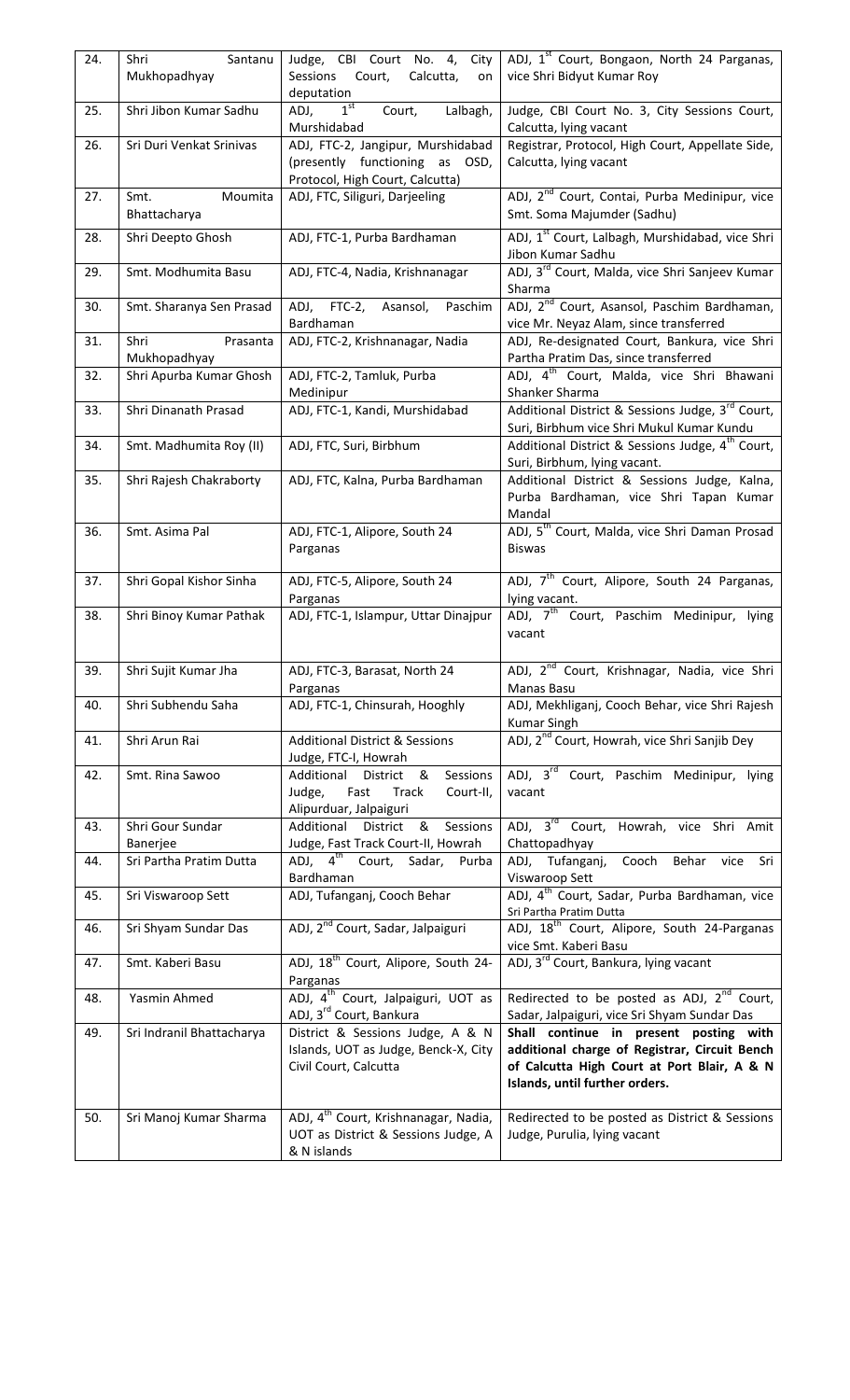| SI.<br>No. | Name of the officer                    | Present place of posting                                       | Posting on promotion / transfer                                                                 |
|------------|----------------------------------------|----------------------------------------------------------------|-------------------------------------------------------------------------------------------------|
| 1.         | Sri Santosh Kumar Pathak               | Administrative Officer, WB<br>Judicial Academy, Kolkata        | ADJ, FTC-3, Berhampore, Murshidabad vice Sri<br>Bibhuti Narayan Singh, since transferred        |
| 2.         | Sri Suvadip Chowdhury                  | CJM, Alipore, South 24-Parganas                                | ADJ, FTC-1, Alipore, South 24-Parganas, vice Smt.                                               |
|            |                                        |                                                                | Asima Pal, since transferred on promotion                                                       |
| 3.         | Sri Ansuman                            | CJ(SD), 1 <sup>st</sup> Court, Krishnanagar,                   | ADJ, FTC-2, Krishnanagar, Nadia vice Sri Prasanta                                               |
| 4.         | Chattopadhyay<br>Smt. Moon Chakraborty | Nadia<br>CJ(SD), 1 <sup>st</sup> Court, Berhampore,            | Mukhopadhyay, since transferred on promotion<br>ADJ, FTC-2, Alipore, South 24-Parganas vice Sri |
|            |                                        | Murshidabad                                                    | Pradip Kumar Gangopadhyay, since transferred                                                    |
| 5.         | Smt. Sushmita Mukerji                  | ACJM, Kandi, Murshidabad                                       | ADJ, FTC-1, Kandi, Murshidabad, vice Sri                                                        |
|            |                                        |                                                                | Dinanath Prasad, since transferred on promotion                                                 |
| 6.         | Smt. Anindita Ganguli                  | CJM, Krishnanagar, Nadia                                       | ADJ, FTC-4, Krishnanagar, Nadia vice Smt.<br>Modhumita Basu, since transferred on               |
|            |                                        |                                                                | promotion                                                                                       |
| 7.         | Sri Subrata Chatterjee                 | CJ(SD), Durgapur, Paschim                                      | ADJ, FTC-1, Sadar, Purba Bardhaman, vice Sri                                                    |
|            |                                        | Bardhaman                                                      | Deepto Ghosh, since transferred on promotion                                                    |
| 8.         | Smt. Sanjukta Sengupta                 | CJ(SD), 1 <sup>st</sup> Addl. Court, Sadar,<br>Purba Bardhaman | ADJ, FTC, Kalna, Purba Bardhaman, vice Sri<br>Rajesh Chakraborty, since transferred on          |
|            |                                        |                                                                | promotion                                                                                       |
| 9.         | Smt. Sanghamitra Poddar                | Judge, Bench-3, PSCC, Calcutta                                 | ADJ, FTC-2, Bichar Bhavan, Calcutta, lying vacant                                               |
| 10.        | Sri Deb Kumar Goswami                  | Deputy Director (Legal), Health &                              | ADJ, FTC-2, Barrackpore, North 24-Parganas vice                                                 |
|            |                                        | Family Welfare Deptt., Govt. of                                | Sri Abhijit De, since transferred                                                               |
|            |                                        | WB, on deputation                                              |                                                                                                 |
| 11.        | Sri Subhajit Basu                      | CJM, Howrah                                                    | ADJ, FTC, Durgapur, Paschim Bardhaman, vice Sri<br>Aloke Kumar Chowdhury, since transferred     |
| 12.        | Sri Rintu Sur                          | CJM, Paschim Medinipur                                         | ADJ, FTC-2, Sadar, Paschim Medinipur, lying                                                     |
|            |                                        |                                                                | vacant                                                                                          |
| 13.        | Smt. Prajna Gargi                      | CJ(SD), Bolpur, Birbhum                                        | ADJ, FTC, Suri, Birbhum, vice Smt. Madhumita                                                    |
|            | Bhattacharya (Hossain)                 |                                                                | Roy-II, since transferred on promotion                                                          |
| 14.        | Shri Arijit Mukhopadhyay               | CJ(SD) & now CJM, Bankura                                      | ADJ, FTC, Bankura, vice Sri Suresh Biswakarma,<br>since transferred                             |
| 15.        | Smt. Sarojini Ghising                  | CJ(SD), 9 <sup>th</sup> Court, Alipore, South                  | ADJ, FTC-7, Alipore, South 24-Parganas vice Smt.                                                |
|            |                                        | 24-Parganas                                                    | Rajashri Basu Adhikary, since transferred                                                       |
| 16.        | Smt. Bipasha Mandol (Das)              | CJM, Raiganj, Uttar Dinajpur                                   | ADJ, FTC-2, Raigunj, Uttar Dinajpur, vice Sri Binoy<br>Kumar Prasad, since transferred          |
| 17.        | Sri Debdeep Manna                      | CJ(SD), 2 <sup>nd</sup> Court, Howrah                          | ADJ, FTC-1, Howrah vice Sri Arun Rai, since                                                     |
| 18.        | Salim Ahmed Ansari                     | Secretary, DLSA, South 24-                                     | transferred on promotion<br>ADJ, FTC-1, Sealdah, South 24-Parganas vice Sri                     |
|            |                                        | Parganas                                                       | Lilamoy Mondal, since transferred                                                               |
| 19.        | Sri Surajit Seal                       | Judge, Bench-2, PSCC, Calcutta                                 | ADJ, FTC-2, Tamluk, Purba Medinipur vice Sri                                                    |
|            |                                        |                                                                | Apurba Kumar Ghosh, since transferred on                                                        |
| 20.        | Sri Debanjan Ghosh                     | Deputy Registrar, WB Human                                     | promotion<br>ADJ, FTC-2, Asansol, Paschim Bardhaman vice                                        |
|            |                                        | Rights Commission, on                                          | Smt. Sharanya Sen (Prasad), since transferred on                                                |
|            |                                        | deputation                                                     | promotion                                                                                       |
| 21.        | Sri Uttam Bhattacharya                 | CJM, Darjeeling                                                | ADJ, FTC-3, Paschim Medinipur, vice Sri Rajesh                                                  |
| 22.        | Sri Suresh Biswakarma                  | ADJ, FTC, Bankura                                              | Guha Roy, since transferred<br>ADJ, FTC, Serampore, Hooghly, lying vacant                       |
|            |                                        |                                                                |                                                                                                 |
| 23.        | Sri Aloke Kumar<br>Chowdhury           | ADJ, FTC, Durgapur, Paschim<br>Bardhaman                       | ADJ, FTC-2, Islampur, Uttar Dinajpur vice Sri Arup<br>Roy, since transferred                    |
| 24.        | Sri Sandip Karmakar                    | ADJ, FTC, Cooch Behar                                          | ADJ, FTC-2, Contai, Purba Medinipur, lying vacant                                               |
|            |                                        |                                                                |                                                                                                 |
| 25.        | Sri Madan Mohan Mishra                 | ADJ, FTC-3, Barrackpore, North<br>24-Parganas                  | ADJ, FTC-1, Jangipur, Murshidabad, vice Kazi<br>Abul Hasem, since transferred                   |
| 26.        | Sri Jahangir Kabir                     | ADJ, FTC-1, Basirhat, North 24-                                | ADJ, FTC-2, Purulia, vice Sri Pijush Ghosh, since                                               |
| 27.        | Sri Pijush Ghosh                       | Parganas<br>ADJ, FTC-2, Purulia                                | transferred<br>ADJ, FTC, Siliguri, Darjeeling, vice Smt. Moumita                                |
|            |                                        |                                                                | Bhattacharya, since transferred on promotion                                                    |
| 28.        | Sri Bibhuti Narayan Singh              | ADJ, FTC-3, Berhampore,                                        | ADJ, FTC-1, Basirhat, North 24-Parganas vice Sri                                                |
| 29.        | Sri Anil Kumar Prasad                  | Murshidabad<br>ADJ, FTC, Haldia, Purba                         | Jahangir Kabir, since transferred<br>ADJ, FTC-2, Alipurduar, Jalpaiguri, vice Smt. Rina         |
|            |                                        | Medinipur                                                      | Sawoo, since transferred                                                                        |
| 30.        | Sri Binay Kumar Prasad                 | ADJ, FTC-2, Raigunj, Uttar                                     | ADJ, FTC-2, Basirhat, North 24-Parganas, lying                                                  |
| 31.        | Sri Arup Roy                           | Dinajpur                                                       | vacant<br>ADJ, FTC-3, Barrackpore, North 24-Parganas, vice                                      |
|            |                                        | ADJ, FTC-2, Islampur, Uttar<br>Dinajpur                        | Sri Madan Mohan Mishra, since transferred                                                       |
|            |                                        |                                                                |                                                                                                 |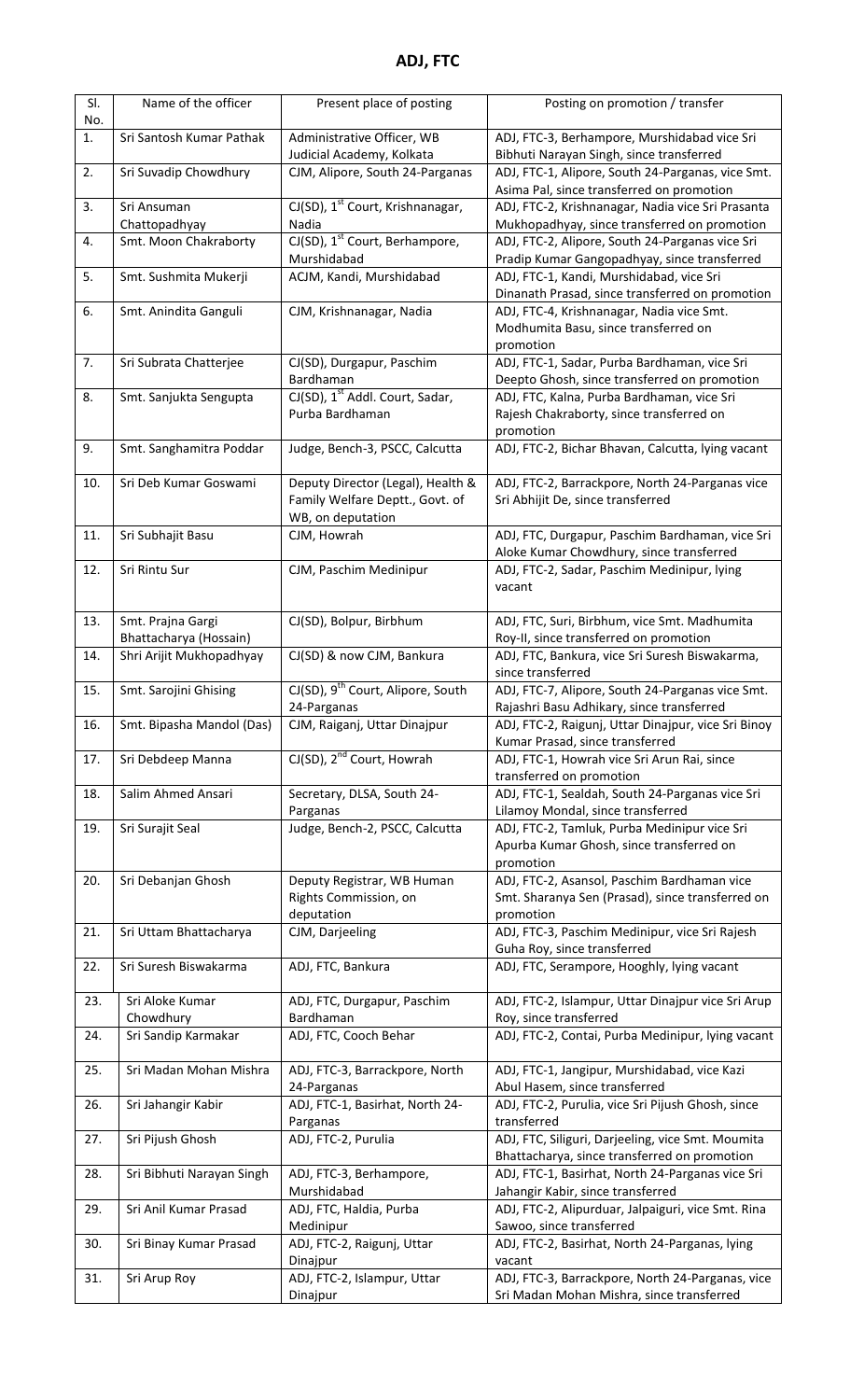| 32. | Sri Pradip Kumar    | ADJ, FTC-2, Alipore, South 24- | ADJ, FTC, Haldia, Purba Medinipur vice Sri Anil |
|-----|---------------------|--------------------------------|-------------------------------------------------|
|     | Gangopadhyay        | Parganas                       | Kumar Prasad, since transferred                 |
| 33. | Sri Lilamoy Mondal  | ADJ, FTC-1, Sealdah, South 24- | ADJ, FTC-1, Islampur, Uttar Dinajpur, vice Sri  |
|     |                     | Parganas                       | Binay Kumar Pathak, since transferred on        |
|     |                     |                                | promotion                                       |
| 34. | Kazi Abul Hasem     | ADJ, FTC-1, Jangipur,          | ADJ, FTC-1, Chinsurah, Hooghly vice Sri         |
|     |                     | Murshidabad                    | Subhendu Saha, since transferred on promotion   |
| 35. | Sri Rajesh Guha Roy | ADJ, FTC-3, Sadar, Paschim     | ADJ, FTC-3, Barasat, North 24-Parganas vice Sri |
|     |                     | Medinipur                      | Sujit Kumar Jha, since transferred on promotion |
| 36. | Sri Hemanta Sinha   | ADJ, FTC-3, Diamond Harbour,   | ADJ, FTC, Cooch Behar vice Sri Sandip Karmakar, |
|     |                     | South 24-Parganas              | since transferred                               |

## **CJ(SD)/CJM/ACJM**

| SI.<br>No. | Name of the officer              | Present place of posting                                           | Posting on promotion / transfer                                                                                                |
|------------|----------------------------------|--------------------------------------------------------------------|--------------------------------------------------------------------------------------------------------------------------------|
| 1.         | Sri Souvik De                    | Metropolitan Magistrate, 4th<br>Court, Calcutta                    | CJ(SD), 2 <sup>nd</sup> Court, Barasat, North 24-Parganas, lying<br>vacant                                                     |
| 2.         | Sri Somak Das                    | MM, 22nd Court, Calcutta                                           | Judge, Bench-2, PSCC, Calcutta vice Sri Surajit Seal,<br>since transferred on promotion                                        |
| 3.         | Sri Koustuv<br>Mukhopadhyay      | Principal Magistrate, JJB, Calcutta                                | CJ(SD), Durgapur, Paschim Bardhaman, vice Sri<br>Subrata Chatterjee, since transferred                                         |
| 4.         | Sri Debasish Panja               | CJ (JD), 1st Court, Bolpur, Birbhum                                | CJ(SD), Bolpur, Birbhum vice Smt. Prajna Gargi<br>Bhattacharya (Hossain), since transferred on<br>promotion                    |
| 5.         | Sri Swarup Kumar<br>Chakraborty  | JM, 4th Court, Serampore,<br>Hooghly                               | CJ(SD), Siliguri, Darjeeling, vice Smt. Suparna<br>Chaudhury, since transferred                                                |
| 6.         | Sri Pukar Pradhan                | JM, 2nd Court, Alipurduar,<br>Jalpaiguri                           | CJ(SD), 1 <sup>st</sup> Addl. Court, Sadar, Purba Bardhaman,<br>vice Smt. Sanjukta Sengupta, since transferred on<br>promotion |
| 7.         | Sri Soumya Chatterjee            | Principal Magistrate, JJB, Birbhum                                 | ACJM, Durgapur, Paschim Bardhaman vice Sri Sujoy<br>Kumar Sarkar, since transferred                                            |
| 8.         | Sri Sourav Kumar Jana<br>Roy     | CJ(JD), 3rd Court, Tamluk, Purba<br>Medinipur                      | ACJM, Kharagpur, Paschim Medinipur, vice Sri<br>Soumen Gupta, since transferred                                                |
| 9.         | Sri Sachindra Mohan<br>Bhowmick  | JM, 5th Court, Alipore, South 24-<br>Parganas                      | ACJM, 2 <sup>nd</sup> Court, Dinhata, Cooch Behar vice Smt.<br>Susmita Chowdhury                                               |
| 10.        | Sri Nirnaya Tamang               | CJ(JD) - cum -JM, Toofanganj,<br>Coochbehar                        | ACJM, Baruipur, South 24-Parganas, lying vacant                                                                                |
| 11.        | Smt. Monikuntala Roy             | JM, 2 <sup>nd</sup> Court, Bolpur, Birbhum                         | CJ(SD), 3 <sup>rd</sup> Court, Sadar, Paschim Medinipur lying<br>vacant                                                        |
| 12.        | Smt. Arkabrati Neogi             | MM, 19 <sup>th</sup> Court, Calcutta                               | CJ(SD), 1 <sup>st</sup> Court, Krishnanagar, Nadia vice Sri<br>Ansuman Chattopadhyay, since transferred                        |
| 13.        | Sri Himanil<br>Bhattacharjee     | Principal Magistrate, JJB, Paschim<br>Medinipur                    | CJ(SD), 1 <sup>st</sup> Court, Sadar, Paschim Medinipur, lying<br>vacant                                                       |
| 14.        | Sri Gautam Kumar Nag             | MM, 18th Court, Calcutta                                           | Secretary, DLSA, Calcutta vice Smt. Supriya Khan,<br>since transferred                                                         |
| 15.        | Sri Sudipta Sarkar               | JM-cum-CJ(JD), 1st Court, Port<br>Blair, Andaman & Nicobar Islands | CJ(SD), 1 <sup>st</sup> Court, Berhampore, Murshidabad vice<br>Smt. Moon Chakraborty, since transferred on<br>promotion        |
| 16.        | Sri Binod Mahato                 | MM, 14th Court, Calcutta                                           | ACJM, Mekhliganj, Cooch Behar vice Sri Basant<br>Sharma, since transferred                                                     |
| 17.        | Smt. Arfa Yasmin                 | CJ(JD), Bidhannagar, North 24 -<br>Parganas                        | CJ(SD), 1 <sup>st</sup> Court, Sadar, Howrah vice Sri Prasun<br>Ghosh, since transferred                                       |
| 18.        | Smt. Tshering Yangchen<br>Lepcha | JM, 1 <sup>st</sup> Court, Jangipur,<br>Murshidabad                | ACJM, Uluberia, Howrah vice Sri Amitava<br>Mukherjee, since transferred                                                        |
| 19.        | Smt. Uma Banerjee<br>Singha Roy  | CJ(JD), Addl. Court, Suri, Birbhum                                 | ACJM, Khatra, Bankura vice Sri Mayuk Mukherjee,<br>since transferred                                                           |
| 20.        | Smt. Anamitra<br>Bhattacharya    | CJ(JD), 3 <sup>rd</sup> Court, Sadar, Howrah                       | CJ(SD), 3 <sup>rd</sup> Court, Sadar, Howrah, lying vacant                                                                     |
| 21.        | Smt. Sanghamitra<br>Chatterjee   | MM, 15 <sup>th</sup> Court, Calcutta                               | Secretary, DLSA, Howrah vice Sri Arnab Datta, since<br>transferred                                                             |
| 22.        | Sri Gourab Sen                   | JM, Railway Court, NJP, Jalpaiguri                                 | ACJM, Tehatta, Nadia, vice Sri Saibal Datta, since<br>transferred                                                              |
| 23.        | Smt. Tashi Chetan<br>Sherpa      | JM, 3 <sup>rd</sup> Court, Asansol, Paschim<br>Bardhaman           | ACJM, Chanchal, Malda vice Sri Nachiketa Bera,<br>since transferred                                                            |
| 24.        | Sri Sanjib Roy                   | MM, 16 <sup>th</sup> Court, Calcutta                               | CJ(SD), 2 <sup>nd</sup> Court, Alipore, South 24-Parganas vice<br>Smt. Sathi Mukherjee, since transferred                      |
| 25.        | Sri Subhra Kanti Dhar            | JM, 3 <sup>rd</sup> Court, Sadar, Coochbehar                       | Secretary, DLSA, Alipore, South 24-Parganas, vice<br>Salim Ahmed Ansari, since transferred on promotion                        |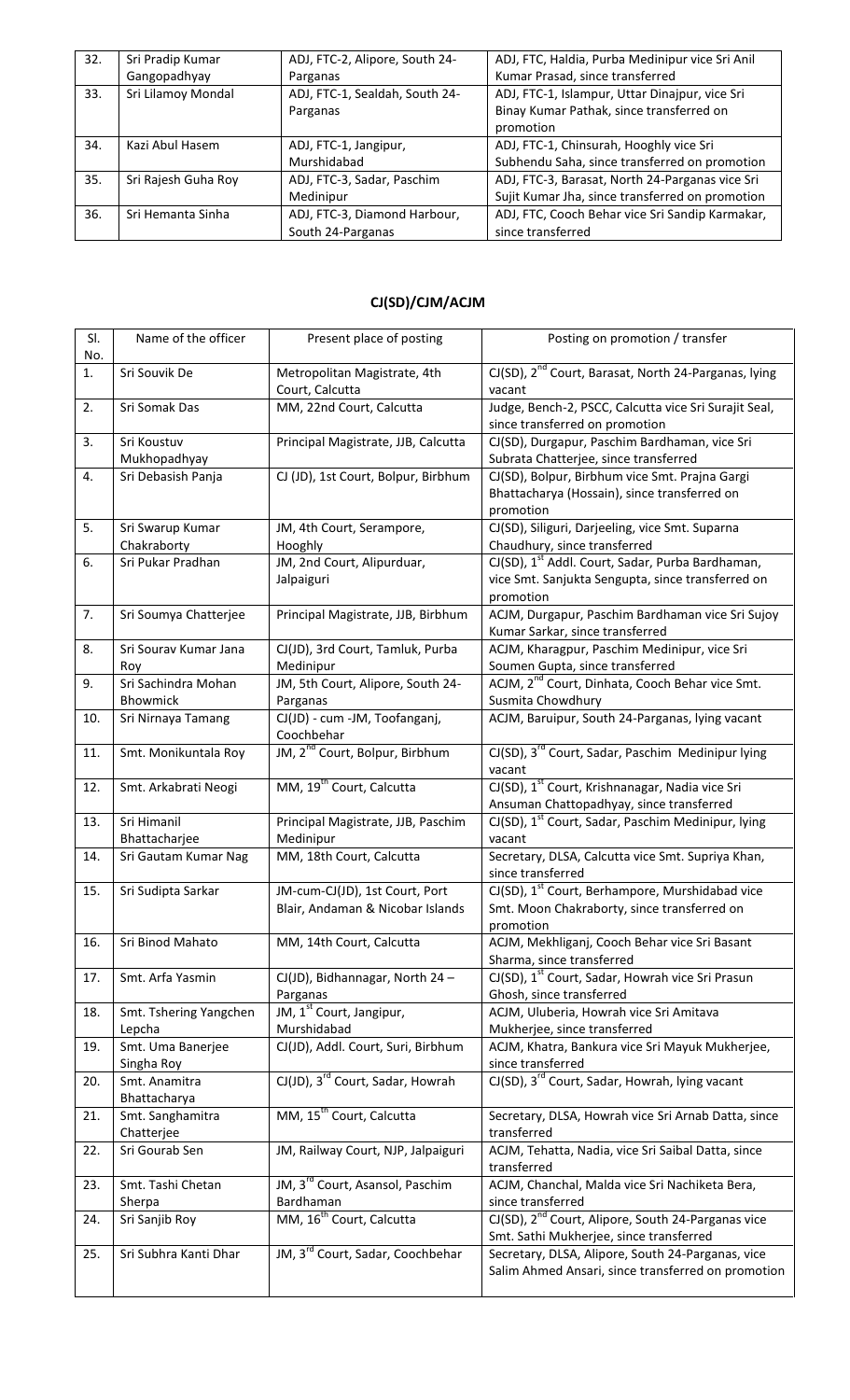| 26. | Smt. Priyanka Bose          | CJ(JD), Addl. Court, Serampore,<br>Hooghly                   | Registrar, City Civil Court, Calcutta, vice Sri Anan<br>Chattopadhyay, since transferred                   |
|-----|-----------------------------|--------------------------------------------------------------|------------------------------------------------------------------------------------------------------------|
| 27. | Sri Sangram Saha@           | MM, 6 <sup>th</sup> Court, Calcutta                          | Judge, Bench-3, PSCC, Calcutta, vice Smt.                                                                  |
|     | Goutam Saha                 |                                                              | Sanghamitra Podder, since transferred on                                                                   |
|     |                             |                                                              | promotion                                                                                                  |
| 28. | Smt. Eden Lamasaa           | JM, 6 <sup>th</sup> Court, Asansol, Paschim<br>Bardhaman     | Secretary, DLSA, North 24-Parganas, vice Sri Ayan<br>Majumder, since transferred                           |
| 29. | Sri Sunil Kumar Sharma      | JM, 1 <sup>st</sup> Court, Bolpur, Birbhum                   | Secretary, DLSA, Jhargram, lying vacant (new post)                                                         |
| 30. | Sri Atanu Mondal            | CJ(JD), 1 <sup>st</sup> Court, Krishnagar, Nadia             | ACJM, Siliguri, Darjeeling vice Sri Durga Sankar Rana,<br>since transferred                                |
| 31. | Smt. Parijat Kumar          | Principal Magistrate, JJB, Purba<br>Medinipur                | CJ(SD), 2 <sup>nd</sup> Court, Asansol, Paschim Bardhaman vice<br>Sri Krishnendu Sarkar, since transferred |
| 32. | Smt. Aliva Roy              | MM, 17 <sup>th</sup> Court, Calcutta                         | ACJM, Raiganj, Uttar Dinajpur vice Sri Sanjeet<br>Ambastha, since transferred                              |
| 33. | Sri Prabir Mahapatra        | ACJM, Bishnupur, Bankura                                     | Secretary, DLSA, Uttar Dinajpur vice Karim Ur Reza,<br>since transferred                                   |
| 34. | Sri Nachiketa Bera          | ACJM, Chanchal, Malda                                        | CJM, Paschim Medinipur, vice Sri Rintu Sur, since<br>transferred on promotion                              |
| 35. | Sri Nirupam Kar             | CJM, Tamluk, Purba Medinipur                                 | CJM, Raiganj, Uttar Dinajpur, vice Smt. Bipasha<br>Mondal, since transferred on promotion                  |
| 36. | Sri Sounak Mukherjee        | CJ(SD), Darjeeling                                           | CJ(SD), 2 <sup>nd</sup> Court, Krishnanagar, Nadia vice Smt.<br>Leena Sharma, since transferred            |
| 37. | Smt. Jayati Saha            | Secretary, DLSA, Darjeeling                                  | CJM, Krishnanagar, Nadia vice Smt. Anindita                                                                |
|     |                             |                                                              | Ganguly, since transferred on promotion                                                                    |
| 38. | Sri Sanjeet Ambastha        | ACJM, Raiganj, Uttar Dinajpur                                | Secretary, DLSA, Nadia vice Sri Manik Lal Jana, since<br>transferred                                       |
| 39. | Sri Durga Sankar Rana       | ACJM, Siliguri, Darjeeling                                   | ACJM, Bishnupur, Bankura vice Sri Prabir                                                                   |
|     |                             |                                                              | Mahapatra, since transferred                                                                               |
| 40. | Sri Mayukh Mukherjee        | ACJM, Khatra, Bankura                                        | CJM, Bankura, vice Sri Arijit Mukhopadhyay, since<br>transferred                                           |
| 41. | Sri Prasun Ghosh            | CJ(SD), 1 <sup>st</sup> Court, Sadar, Howrah                 | CJM, Howrah, vice Sri Subhajit Basu, since<br>transferred on promotion                                     |
| 42. | Sri Krishnendu Sarkar       | CJ(SD), 2 <sup>nd</sup> Court, Asansol, Paschim<br>Bardhaman | ACJM, Islampur, Uttar Dinajpur, vice Smt. Mahua<br>Ray Basu, since transferred                             |
| 43. | Smt. Dipa Shyam Ray         | CJ(SD), 1 <sup>st</sup> Court, Asansol, Paschim<br>Bardhaman | Secretary, DLSA, Jalpaiguri vice Smt. Asmita<br>Samajdar, since transferred                                |
| 44. | Sri Sujoy Kumar Sarkar      | ACJM, Durgapur, Paschim<br>Bardhaman                         | Secretary, DLSA, Darjeeling vice Smt. Jayati Saha,<br>since transferred                                    |
| 45. | Smt. Susmita                | ACJM, 2 <sup>nd</sup> Court, Dinhata, Cooch                  | CJ(SD), 2 <sup>nd</sup> Court, Contai, Purba Medinipur, vice Sri                                           |
|     | Chowdhury                   | Behar                                                        | Bhaskar Majumder, since transferred                                                                        |
| 46. | Sri Basant Sharma           | ACJM, Mekhliganj, Cooch Behar                                | Judge, 2 <sup>nd</sup> Labour Court, Calcutta, lying vacant                                                |
| 47. | Smt. Suparna Chaudhury      | CJ(SD), Siliguri, Darjeeling                                 | CJ(SD), Rampurhat, Birbhum vice Sri Shib Shankar<br>Ghosh, since transferred                               |
| 48. | Sri Fatik Chandra<br>Mondal | CJ(SD), Arambagh, Hooghly                                    | CJ(SD), Diamond Harbour, South 24-Parganas vice<br>Sri Debasis Chowdhuri, since transferred                |
| 49. | Sri Amitava Mukherjee       | ACJM, Uluberia, Howrah                                       | CJ(SD), Darjeeling, vice Sri Sounak Mukherjee, since<br>transferred                                        |
| 50. | Sri Sutirtha Banerjee       | CJM, Jalpaiguri                                              | ACJM, Alipur, South 24-Parganas vice Sri Subrata<br>Mukherjee, since transferred                           |
| 51. | Smt. Asmita Samajdar        | Secretary, DLSA, Jalpaiguri                                  | CJ(SD), 9 <sup>th</sup> Court, Alipore, South 24-Parganas, lying<br>vacant                                 |
| 52. | Sri Anan Chattopadhyay      | Registrar, City Civil Court, Calcutta                        | CJM, Darjeleing, vice Sri Uttam Bhattacharya, since<br>transferred on promotion                            |
| 53. | Sri Bikash Lama             | CJ(SD), Ranaghat, Nadia                                      | Secretary, DLSA, Cooch Behar vice Sri Arindam<br>Chattopadhyay, since transferred                          |
| 54. | Sri Saibal Datta            | ACJM, Tehatta, Nadia                                         | CJM, Jalpaiguri vice Sri Sutirtha Banerjee, since<br>transferred                                           |
| 55. | Smt. Dolma Sherpa           | CJ(SD), Basirhat, North 24-<br>Parganas                      | Deputy Registrar, West Bengal Administrative<br>Tribunal, on deputation                                    |
| 56. | Sri Bhaskar Majumder        | CJ(SD), 2 <sup>nd</sup> Court, Contai, Purba<br>Medinipur    | ACJM, Kandi, Murshidabad vice Smt. Sushmita<br>Mukerji, since transferred on promotion                     |
| 57. | Sri Soumen Gupta            | ACJM, Kharagpur, Paschim<br>Medinipur                        | Deputy Registrar, WB Taxation Tribunal, lying vacant                                                       |
| 58. | Smt. Mahua Roy Basu         | ACJM, Islampur, Uttar Dinajpur                               | Deputy Director (Legal), Health & Family Welfare<br>Deptt., Govt. of WB, on deputation                     |
| 59. | Smt. Sathi Mukherjee        | CJ(SD), 2 <sup>nd</sup> Court, Alipore, South                | CJ(SD), Arambagh, Hooghly, vice Sri Fatik Chandra                                                          |
|     |                             | 24-Parganas                                                  | Mondal, since transferred                                                                                  |
| 60. | Sri Debasis Chowdhury       | CJ(SD), Diamond Harbour, South<br>24-Parganas                | CJM, Tamluk, Purba Medinipur vice Sri Nirupam Kar,<br>since transferred                                    |